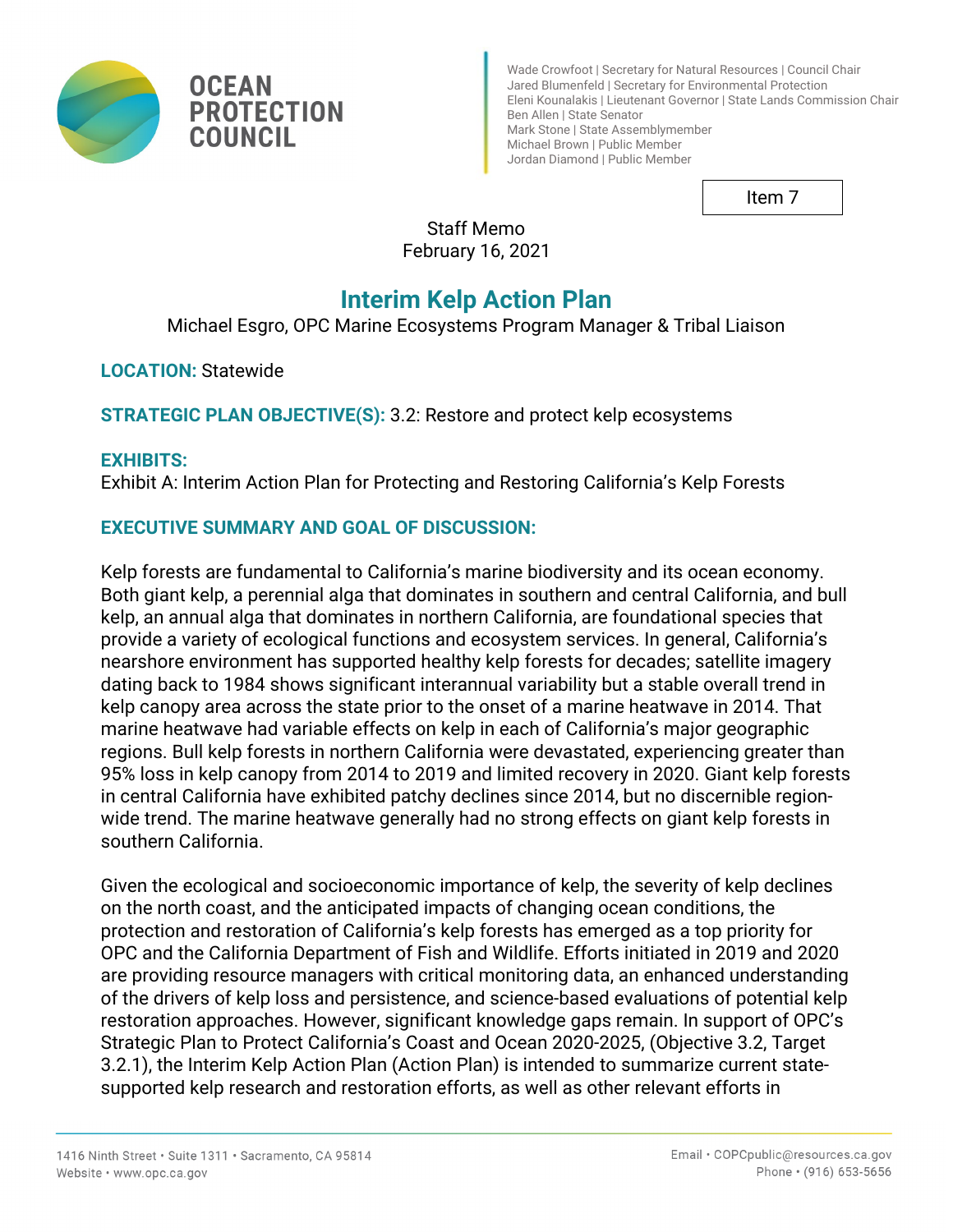California and globally; highlight key knowledge gaps; and outline priorities for action in kelp research and monitoring, policy development, restoration, and community engagement. Those priorities include: completing pilot efforts; developing science-based metrics for tracking kelp forest ecosystem health; implementing statewide kelp forest monitoring based on those metrics; initiating the development of a kelp restoration and management plan, which will include a restoration "toolkit"; and engaging with California's coastal communities and Native American Tribes.

OPC has developed the Action Plan to serve as a starting point for discussion between resource managers, the academic community, California Native American Tribes, coastal stakeholders (including the diving and fishing communities), and members of the public. This discussion item is intended to provide the Council with a venue for open dialogue regarding the priorities, knowledge gaps, and next steps outlined in the Action Plan. OPC staff will build on this discussion by offering opportunities for engagement on the Action Plan throughout 2021, and a final version will be presented to the Council for consideration and possible adoption in Spring 2022. That version will incorporate results from research and restoration projects currently underway, as well as scientific, Tribal, and public input.

## **BACKGROUND:**

California's iconic kelp forests are among the most productive and biodiverse ecosystems on the planet. Both giant kelp, a perennial alga that dominates in southern and central California, and bull kelp, an annual alga that dominates in northern California, are foundational species that provide a variety of ecological functions and ecosystem services. Kelp is also critical to the well-being of California's coastal residents, including California Native American Tribes, and the state's \$44 billion ocean economy. Kelp supports a variety of commercially and recreationally important fisheries, is harvested commercially for human consumption and as feed for aquaculture operations, and offers unparalleled opportunities for skin and scuba diving, kayaking, surfing, and wildlife viewing.

Globally, kelp forests naturally fluctuate from year to year, and the significant interannual variability of kelp canopy area on the California coast has been well documented. However, in general, California's nearshore environment has supported healthy kelp forests for decades; satellite imagery dating back to 1984 shows a stable overall trend in kelp canopy area across the state prior to a marine heatwave in the Northeast Pacific that started in 2014 and persisted through 2016.

Bull kelp forests in northern California were devastated by the marine heatwave. The sudden decline of bull kelp (greater than 95% loss during the 2014-2019 period) has been attributed to a "perfect storm" of changing ocean conditions in this region. Warm, nutrientpoor waters reduced kelp productivity and constrained the ability of new kelp to establish and grow. Just prior to the marine heatwave, sea star populations were decimated by Sea Star Wasting Syndrome, a disease resulted in the disappearance of the sunflower star, a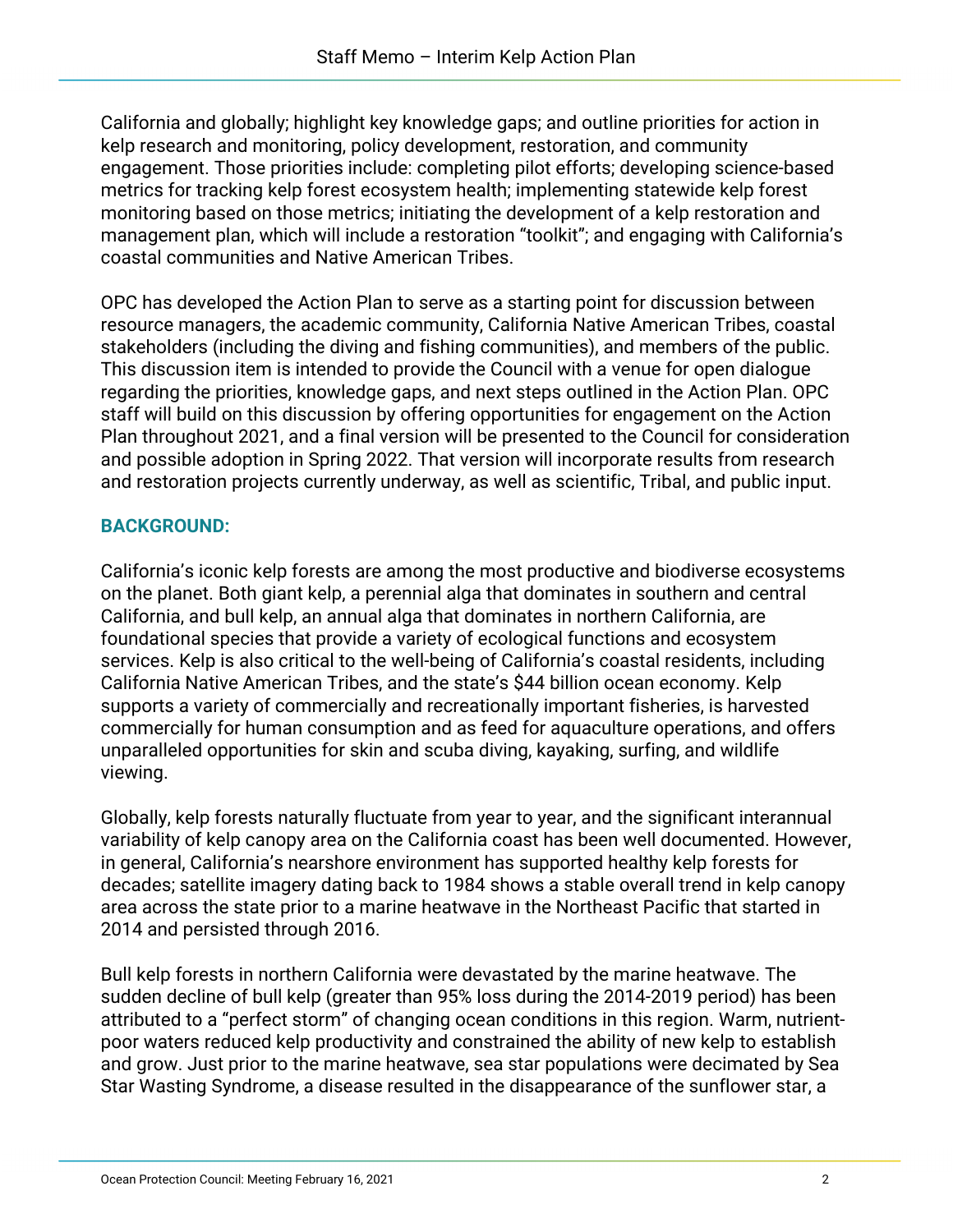predominant urchin predator, from California waters. In the absence of sunflower stars, purple sea urchin populations exploded in northern California, grazing once-lush kelp forests down to bare rock or "urchin barrens"; warm waters may have increased purple urchin recruitment in this region. Even as the marine heatwave has subsided, purple urchin densities remain up to 60 times higher than normal levels at many locations on the north coast. Drone surveys conducted along the Mendocino and Sonoma coast in fall 2020 have documented bull kelp at locations from which it has been absent since 2014. However, a potentially depleted spore bank, the persistence of urchin barrens, the local extinction of the sunflower star, and the lack of other urchin predators in northern California will likely constrain the ability of the system to naturally recover to pre-2014 levels.

In contrast to the devastation observed on the north coast, patterns in giant kelp abundance along California's central coast are more complex. In general, from 2014-2019, central California has been characterized by patchy kelp distribution, with no discernible overall trend. Kelp has persisted in some locations but appears to have declined in others; one area of particular concern is the Monterey Peninsula, where kelp has exhibited significant losses since 2014. In contrast to the region-wide dynamics on the north coast, factors at smaller spatial scales likely drive kelp persistence on the central coast. These factors include temperature, local urchin densities, and the foraging behavior of sea urchins and southern sea otters.

In general, the 2014-2016 marine heatwave had no strong effects on giant kelp in southern California. Kelp canopy area in southern California declined following the onset of the marine heatwave in 2014, but these losses were within the normal range of variability and kelp quickly recovered. As with the central coast, smaller-scale factors likely drive kelp abundance on the south coast; in particular, the presence of urchin predators such as California Sheephead and California spiny lobsters may provide kelp forests with a measure of functional redundancy that has increased the resilience of these systems to the loss of the sunflower star. Furthermore, wave disturbance is consistently lower in southern California than in central or northern California, potentially contributing to kelp persistence.

Given the ecological and socioeconomic importance of kelp, the severity of the crisis on the north coast, and the anticipated impacts of changing ocean conditions, the protection and restoration of California's kelp forests has emerged as a top priority for OPC and the California Department of Fish and Wildlife (CDFW). In support of OPC's Strategic Plan to Protect California's Coast and Ocean 2020-2025 (Objective 3.2, Target 3.2.1), the Interim Kelp Action Plan (Action Plan) is intended to summarize current state-supported kelp research and restoration efforts, as well as other relevant efforts in California and globally; highlight key knowledge gaps; and outline priorities for action in kelp research and monitoring, policy development, restoration, and community engagement. OPC developed the Action Plan in close collaboration with CDFW staff, and academic partners provided informal scientific review and feedback.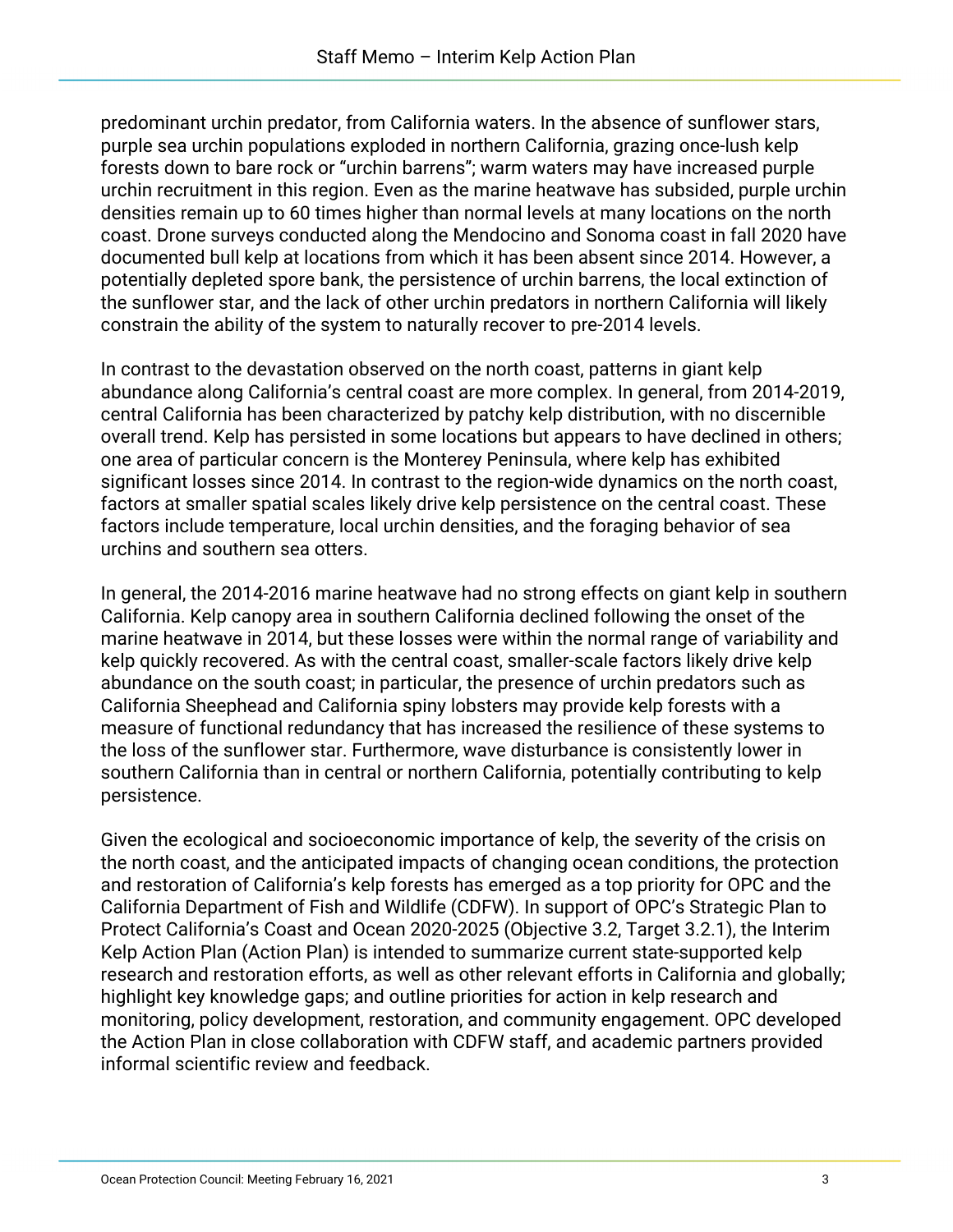## **SUMMARY OF ACTION PLAN CONTENT:**

#### **Current Research and Restoration Efforts**

OPC and CDFW have recently initiated several projects to monitor kelp forest ecosystems, better understand drivers of kelp loss and persistence, and test potential kelp restoration approaches. These efforts represent an investment of more than \$3 million in 2019-2020.

The Action Plan provides a summary of these projects and discusses their anticipated results and relevance to management needs. Notable projects include:

- Improved kelp canopy monitoring and mapping using remote sensing techniques.
- Partnership with north coast commercial fishermen to remove urchin in support of kelp restoration at targeted restoration locations in Mendocino County[1](#page-3-0).
- Collaboration between scientists, managers, and the recreational dive community to assess in-water urchin culling as a potential kelp restoration approach.
- Launch of the statewide Kelp Recovery Research Program, a unique partnership between state government and California's leading kelp forest scientists that is supporting a suite of six innovative, solutions-oriented kelp research and restoration projects<sup>[2](#page-3-1)</sup>.

#### **Knowledge Gaps**

2

The research and restoration efforts described in the Action Plan are exploring a substantial number of knowledge gaps surrounding kelp forest ecosystem dynamics and the efficacy of various restoration approaches. However, the Action Plan notes that resource managers still face a variety of broader scientific, policy, and management questions, including:

- What are the most important indicators of kelp forest ecosystem health?
- How can kelp monitoring results be integrated with environmental datasets to forecast short-term changes in kelp abundance?
- How will kelp distribution change long-term under predicted climate scenarios? What are the potential ecological and socioeconomic effects of these changes?
- What are the most effective and efficient methods of kelp restoration in California? When and where should they be pursued?
- What are the risks and potential unintended consequences of different kelp restoration methods?
- What are the ecological baselines to which resource managers should seek to restore kelp forests? Are these baselines realistic given predicted climate

<span id="page-3-0"></span><sup>1</sup> [https://www.opc.ca.gov/webmaster/ftp/pdf/agenda\\_items/20200226/Item%205\\_Kelp-Staff-](https://www.opc.ca.gov/webmaster/ftp/pdf/agenda_items/20200226/Item%205_Kelp-Staff-Recommendation-Final.pdf)[Recommendation-Final.pdf](https://www.opc.ca.gov/webmaster/ftp/pdf/agenda_items/20200226/Item%205_Kelp-Staff-Recommendation-Final.pdf)

<span id="page-3-1"></span>[https://opc.ca.gov/webmaster/ftp/pdf/agenda\\_items/20200619/Item8\\_KelpRecoveryResearchProgram\\_FIN](https://opc.ca.gov/webmaster/ftp/pdf/agenda_items/20200619/Item8_KelpRecoveryResearchProgram_FINAL.pdf) [AL.pdf](https://opc.ca.gov/webmaster/ftp/pdf/agenda_items/20200619/Item8_KelpRecoveryResearchProgram_FINAL.pdf)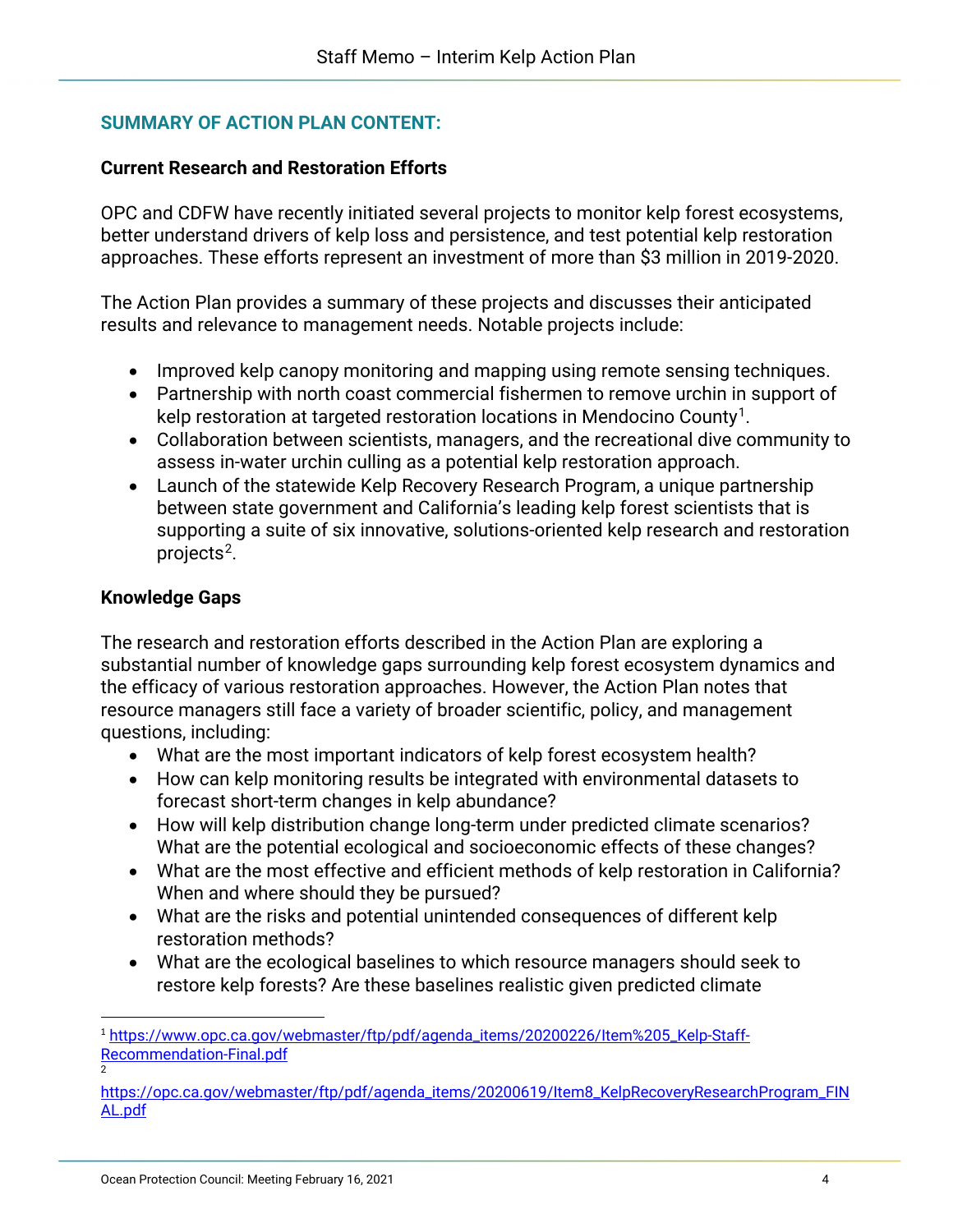scenarios? How do they translate into science-based goals, objectives, and metrics of success for restoration?

- How should kelp protection and restoration efforts be integrated with existing management measures, such as marine protected areas (MPAs)?
- How can resource managers identify reliable funding streams and institutional support to implement kelp restoration and resilience efforts, particularly given the urgency of other resource management needs?
- How can alternative "ways of knowing"—including both local knowledge and indigenous traditional knowledge—complement scientific efforts and contribute to our understanding of kelp resilience?

## **Priorities for Action**

In support of the protection and restoration of California's kelp forests, and to address the knowledge gaps highlighted above, the Action Plan identifies the following priorities for action. OPC views these as efforts that can and should be undertaken collaboratively with agency, Tribal, academic, nongovernmental/nonprofit, and community partners. Lead entities and timelines for individual actions will be identified as the final draft of the Action Plan is developed.

## *Research and monitoring*

- Continue the suite of six Kelp Recovery Research Program projects. Work closely with researchers to ensure that scientific findings contribute to policy and management outcomes, in particular the final draft of this Action Plan and the development of a statewide Kelp Restoration and Management Plan (see below).
- Develop agreed-upon, science-based metrics for tracking kelp forest ecosystem health.
- Develop and implement a standardized statewide kelp monitoring program (including both kelp canopy and subtidal monitoring) to track metrics of kelp forest ecosystem health. Leverage existing monitoring efforts where possible.
- Develop methods to reliably forecast changes in kelp abundance and distribution based on known drivers.
- Initiate scientific projects to better understand the connection between physical oceanography and dispersal/recruitment of kelp forest species.
- Further explore the role of grazer predators in providing kelp forest ecosystem resilience.

## *Policy development*

- Complete Enhanced Status Report (ESR) for bull kelp and giant kelp. The ESR should provide a comprehensive overview of both species and fisheries, along with current management and monitoring efforts and future management needs.
- Initiate the development of a statewide, ecosystem-based Kelp Restoration and Management Plan (KRMP).
- Update commercial harvest regulations for bull kelp and giant kelp.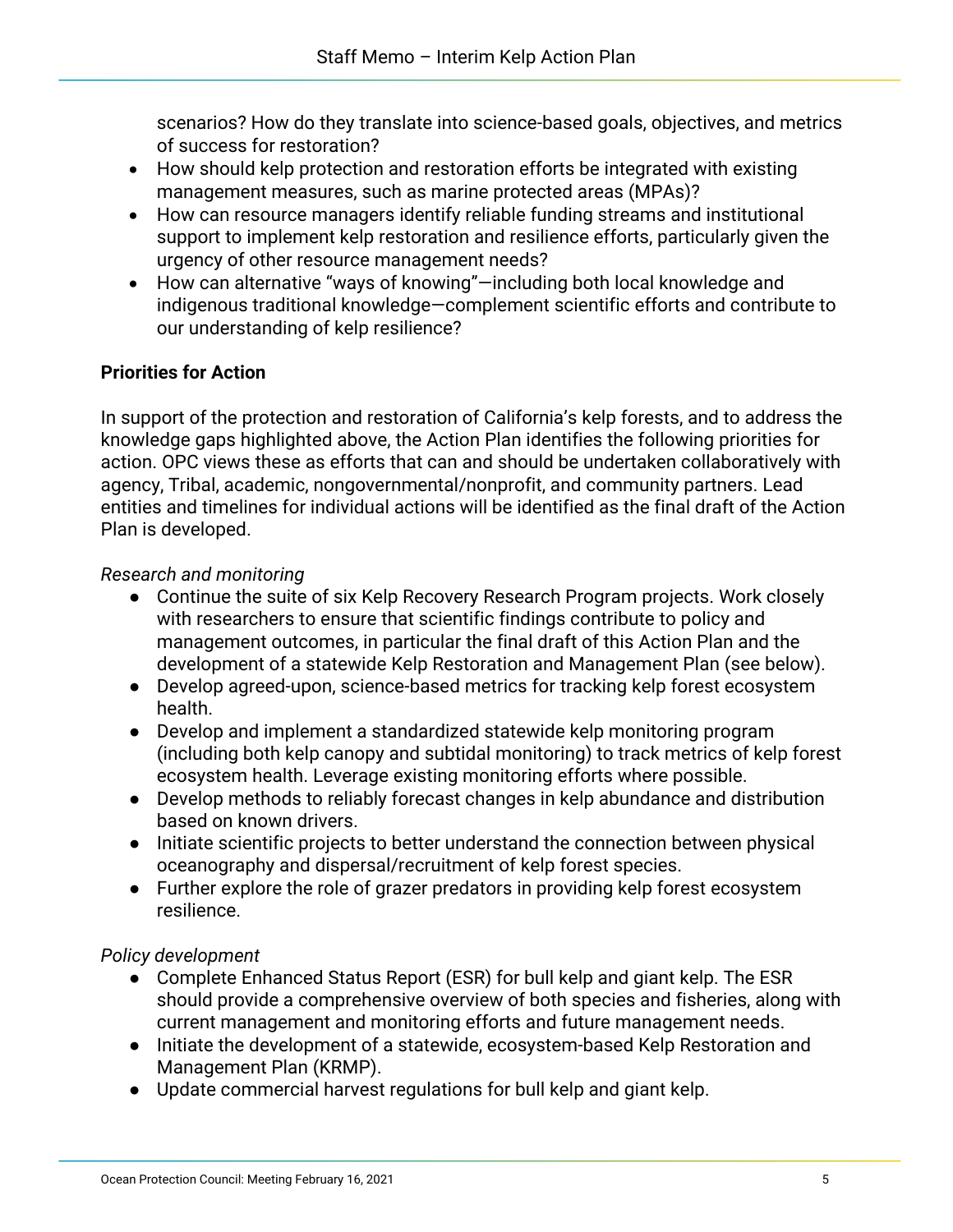- Ensure that aquaculture efforts related to kelp restoration (e.g. kelp sporophyte culturing, land-based "ranching" of harvested purple urchin for human consumption, etc.) are consistent with the state's interagency guiding principles for aquaculture and upcoming Aquaculture Action Plan.
- In collaboration with state MPA managers and partners, develop a clear policy outlining the circumstances under which kelp restoration methods could be considered in MPAs.

## *Restoration*

- Continue pilot restoration projects and use results to develop a preliminary kelp restoration "toolkit" for inclusion in the KRMP.
	- The toolkit should consist of kelp restoration options available to resource managers in California, as well metrics of restoration success and a summary of the ecological and socioeconomic conditions under which various options are likely to be most effective.
	- The toolkit should contain methods for evaluating the risks and benefits of restoration actions. A precautionary approach should be adopted, and restoration methods with a high likelihood of unintended ecological consequences should be avoided.
- Engage with the commercial red sea urchin fishery to develop restoration incentives and explore potential markets for purple urchin.
- Engage with the global kelp forest restoration community to share best practices and lessons learned.

## *Community engagement*

- Initiate projects to improve access to kelp forests for Californians from underserved communities, through both field-based and virtual programs.
- Continue engagement with California's Native American Tribes.
	- Ensure that Tribal perspectives are represented in policy and management conversations.
	- Include Tribes in research and monitoring efforts, potentially through California's recently launched Tribal Marine Stewards Network.
	- Begin development of a pathway for the consideration of Indigenous Traditional Knowledge in state policy and management decisions related to kelp.
- Engage stakeholders to ensure California's coastal communities are represented in policy and management discussions, including the development of the KRMP.
- Utilize knowledge and capacity of diving and fishing communities, as well as kelp and algae harvesters, to assist with kelp monitoring and restoration efforts.

## **NEXT STEPS FOR ACTION PLAN DEVELOPMENT:**

OPC has developed the Action Plan to serve as a starting point for discussion between resource managers, the academic community, California Native American Tribes, coastal